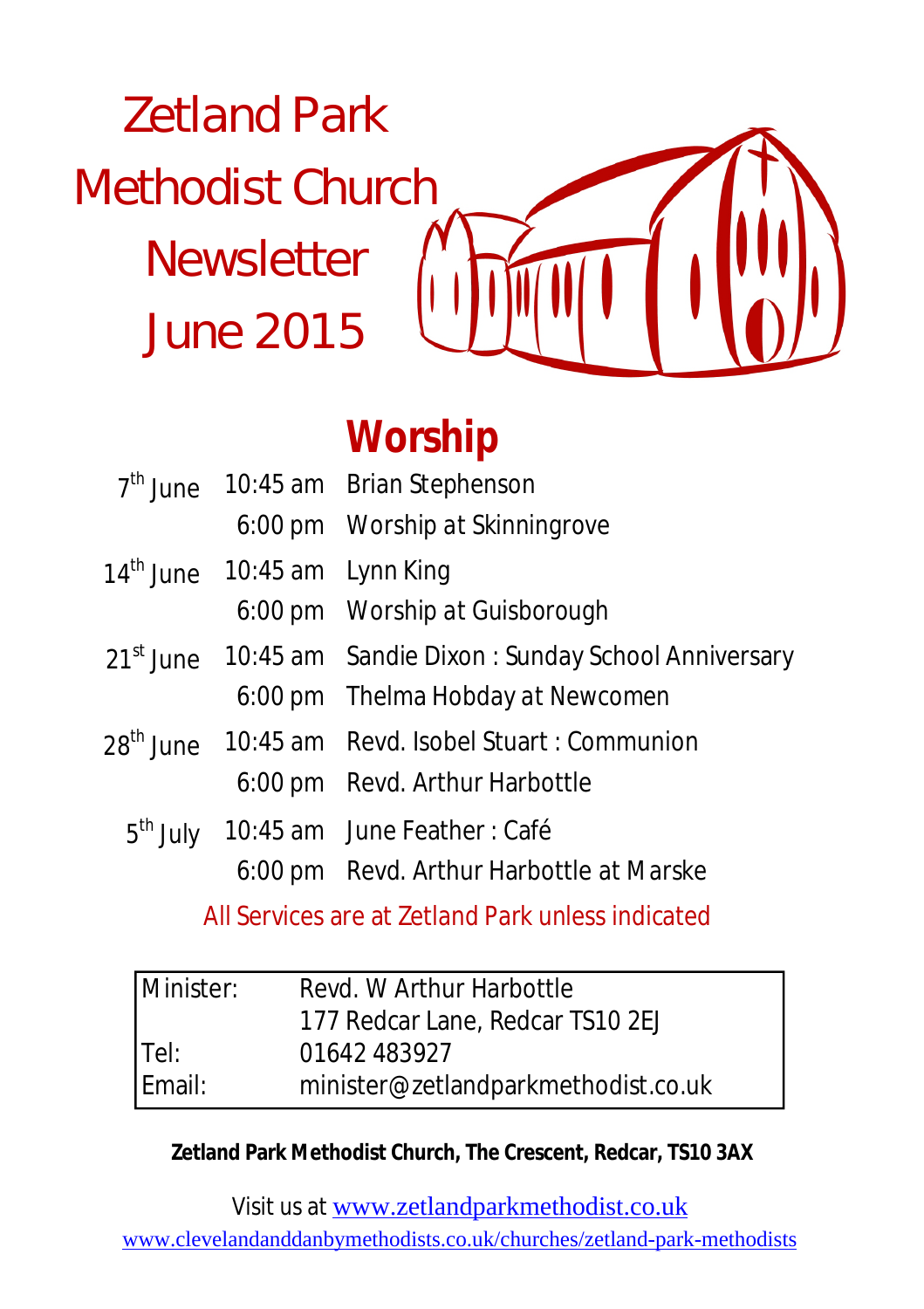The Summer edition of Connexions<br>is now published so I hope you will he Summer edition of Connexions acquire a copy so that you are aware of the many things which are going on in the coming three months and see the introduction and welcome to Mariane.

Therefore, can I just use a few lines<br>to express thanks to Sandra Carter  $\blacksquare$  herefore, can I just use a few lines who has now stepped down as Church Steward after several years of service; I am not sure how many but she was certainly in office when I arrived. Sandra's service as the 'senior' steward in the last couple of years has coincided with a period when the Stewards have been under ever-increasing pressure and yet she has never seemed phased by it, and I am grateful for all she has done. We have three new Stewards to join Malcolm and Sandie. Malcolm has now completed more than the six consecutive years limit but I am grateful he has agreed to continue to see us through the immediate changeover. Sandie is now a Local Preacher in training (and doing extremely well) and so has many other things to fill her Sundays, but has said she will continue as Steward for the time being. To these and the new Stewards I am grateful. It would be good, however, if by next year we could have a couple of new volunteers to join this group and share the load - please think about this. Can I remind you that the Church Stewards are your elected **leaders** in the church - they are not general dogs-bodies! That said I know

that over the years they do tend to pick up jobs which are not really a Steward's task. In particular I am thinking of things like arranging for Mothering Sunday flowers and sorting the Christmas Tree etc. These tasks could easily be done by others, freeing our Stewards for those tasks they have to do. Please just consider whether you could offer to do something to help take the weight off their shoulders.

 $A_{\text{question}}^{\text{t}}$  a recent church meeting the<br>unkather we sould distribute the  ${\bf A}$ t a recent church meeting the<br> ${\bf A}$ question was raised about whether we could distribute the elements at Holy Communion in a slightly different way on occasions so as to make it easier for those who, due to mobility restrictions, struggle to come forward to receive them. It was agreed that we would put something in the Notices first, but, more by chance than design, at the recent joint service with the URC in May circumstances got ahead of us! The taking of the elements out to the congregation who remain seated throughout is, of course, the normal way the URC administer communion, so what happened was nothing strange to their folk, but I was surprised just how many of our folk made positive comments to me after the service. Don't worry, nothing has changed forever and our 'normal' method has not been thrown out - the meeting only suggested we try a variety of ways.

Blessings, Arthur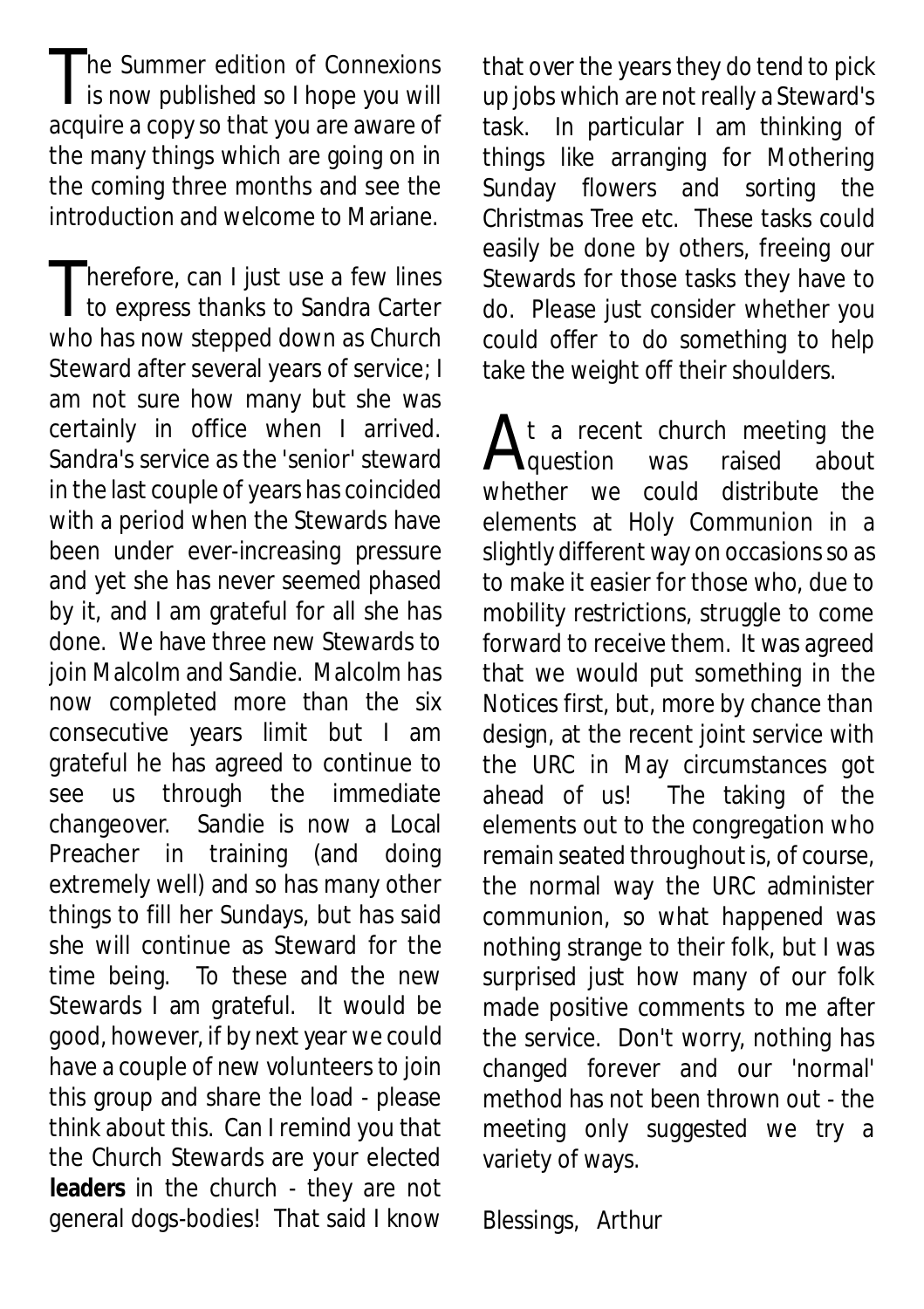# **The Smiles Foundation Coffee Morning**

Coffee Morning in aid of The Smiles Foundation will be held in the church hall on Saturday 5th September 10 - 11.30

Stalls include: Cakes, 'Everyone's a Winner' and Friends of Redcar Cemetry.

The money raise will go directly to buy Christmas presents for some very needy children and families supported by the Smiles Foundation in Romania.

I will NOT be collecting for Shoeboxes anymore but I know everyone who has been so supportive in that campaign will be just as supportive in this one. The aim is the same - to bring the joy and message of Christmas to some very poor children.

Thank you, Jenny

#### **Thank you from Fran Edwards**

The Charity Concert was very well attended and a very successful evening.

A special thanks to the refreshments ladies and to Jackie for coping on the door with the unexpected influx of a lot more people than we had expected!

We raised £170 for Church funds and £205 for the Parkinson's Society (some people gave donations separately specifically for Parkinson's). We thoroughly

#### **Summer Fellowship Meetings**

| 3 June                               | No Meeting                   |  |  |  |
|--------------------------------------|------------------------------|--|--|--|
| 10 June                              | <b>Games Night</b>           |  |  |  |
| 17 June                              | No Meeting                   |  |  |  |
| 24 June                              | Knit and Natter              |  |  |  |
| 1 July                               | No Meeting                   |  |  |  |
| 8 July                               | Lunch at Park Hotel, 12 Noon |  |  |  |
| 15 July                              | No Meeting                   |  |  |  |
| 22 July                              | At Jillian and Malcolm's     |  |  |  |
| 29 July                              | No Meeting                   |  |  |  |
| 5 August                             | Visit to Stewart Park        |  |  |  |
| 12 August                            | No Meeting                   |  |  |  |
| 19 August                            | To be arranged               |  |  |  |
| 26 August                            | No Meeting                   |  |  |  |
| Weekly meetings restart in September |                              |  |  |  |

enjoyed ourselves and would be happy to do something again in the future. Best Wishes, Fran

**Community Lunch Club** Eats midday Tuesday

#### **Fellowship**

Meets 7:30pm Alternate Wednesdays over summer. See schedule

**Prayer and Meditation**  10:00am Friday 12th June